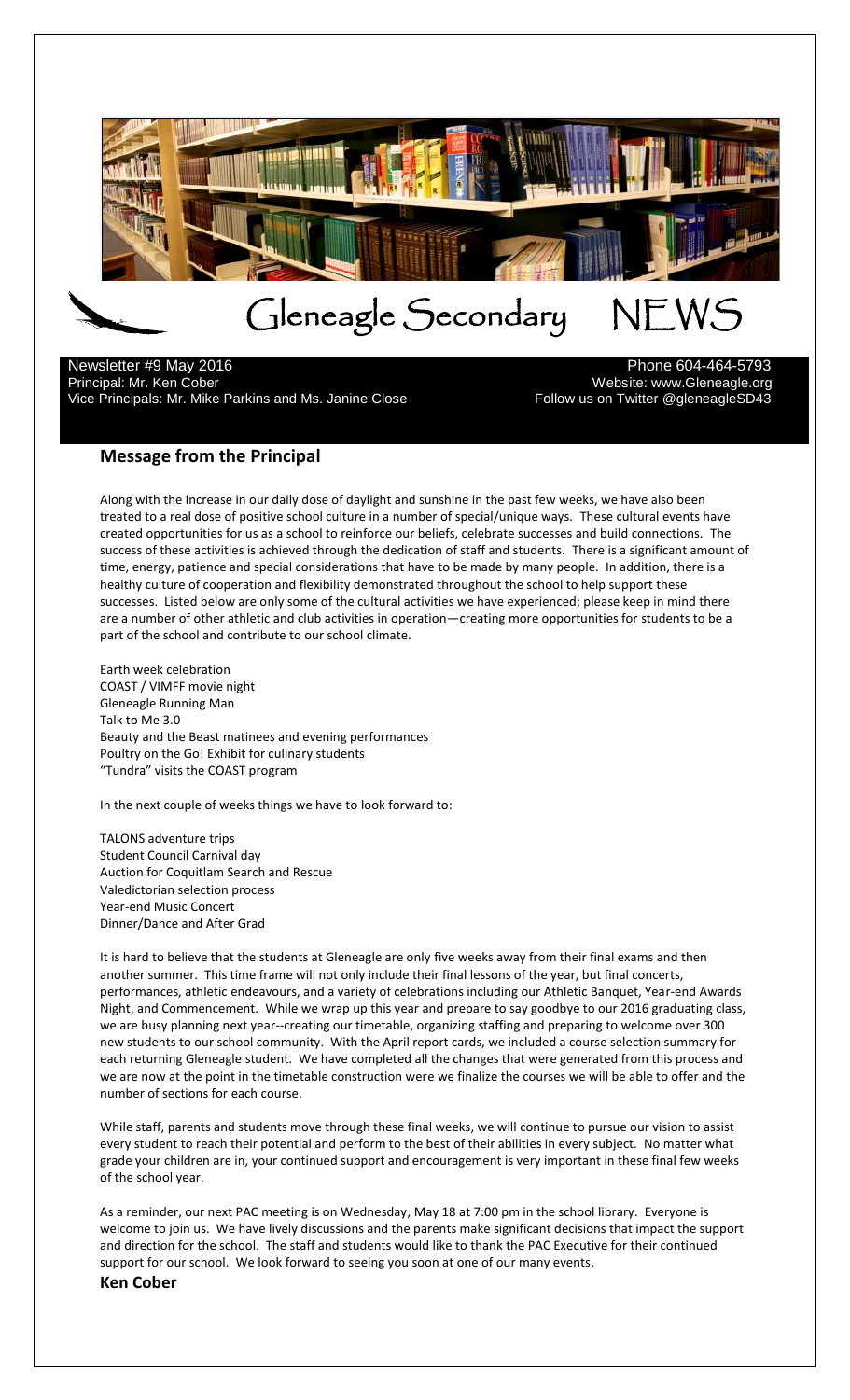Graduation Transitions Exit Interviews took place on Wednesday, April 13<sup>th</sup> for all grade 12's. Reminder: Grad Transitions is worth 4 credits and is a requirement to graduate. Students should check the Counseling area windows to ensure their GT assignments and Exit Interview are complete. Contact Ms. Horvath if you have any questions. [\(jhorvath@sd43.bc.ca\)](mailto:jhorvath@sd43.bc.ca)

All grade 9 – 11 students: Daily Physical Activity entries will be assessed June 1st for the next report card. If you have not previously completed the DPA entries, please do so ASAP. Instructions can be found on [www.gleneagle.org](http://www.gleneagle.org/) under "announcements". Contact Ms. Horvath if you have any questions. [\(jhorvath@sd43.bc.ca\)](mailto:jhorvath@sd43.bc.ca)

## **ELL Adventure**



What a great day we had on and off the water at Buntzen Lake on April 15th. For 24 of our ELL students, it was their first time in a canoe and they all did great! In the afternoon, we went for a hike "around" the lake. Special thanks to organizers Ms. Gregory and Ms. Leblond as well as COAST teachers Ms. Bogen and Ms. Smith for looking after all of the required equipment. Thanks to Mr. Salisbury, past "COASTIES" (great helpers) and to our four legged friends Kaia and Tetley for making this an event to remember.

### **Film Festival Results**

The results for this year's BC Student Film Festival were announced last week and once again, Gleneagle students have done exceedingly well, earning more awards than any other school in our district!

In the Senior Animation category, **Crystal Lin** took FIRST PLACE

[https://filmfreeway.com/projects/794661?manage\\_public\\_profile=true](https://filmfreeway.com/projects/794661?manage_public_profile=true)

Another student (who wishes to remain anonymous) earned THIRD (missing out on 2nd place by a mere 2 points!).

In the Senior Promotional category, **Brendan Chu and Jack Matchette** took SECOND PLACE.

[https://filmfreeway.com/projects/794662?manage\\_public\\_profile=true](https://filmfreeway.com/projects/794662?manage_public_profile=true)

In the Senior Narrative Comedy category, **Sean Mawhinney and Kyle Comrie** earned THIRD PLACE. <https://filmfreeway.com/projects/794659>

Although not finishing in the medals, **Parker Copeland and Matthew Marsolais** earned a 5th place in the hotly contested Senior Narrative Drama category,

[https://filmfreeway.com/projects/794686?manage\\_public\\_profile=true](https://filmfreeway.com/projects/794686?manage_public_profile=true)

**Nicolas Katasenko** earned a 5th place in Senior Animation category.

[https://filmfreeway.com/projects/794706?manage\\_public\\_profile=true](https://filmfreeway.com/projects/794706?manage_public_profile=true)

Congratulations to all participants!

Now is the time to clear up all outstanding assessments for library books, textbooks, athletic fees, etc. Avoid delay during grad ticket sales, yearbook distribution and year end sign out.

### **Summer School Registration Update**

Please be aware that summer school registration for Grade 12 will now open on Wed. May 25<sup>th</sup> at 6am, (*not May 18 as previously scheduled*).

Visit<http://www.sd43.bc.ca/summer/Pages/default.aspx> for complete information.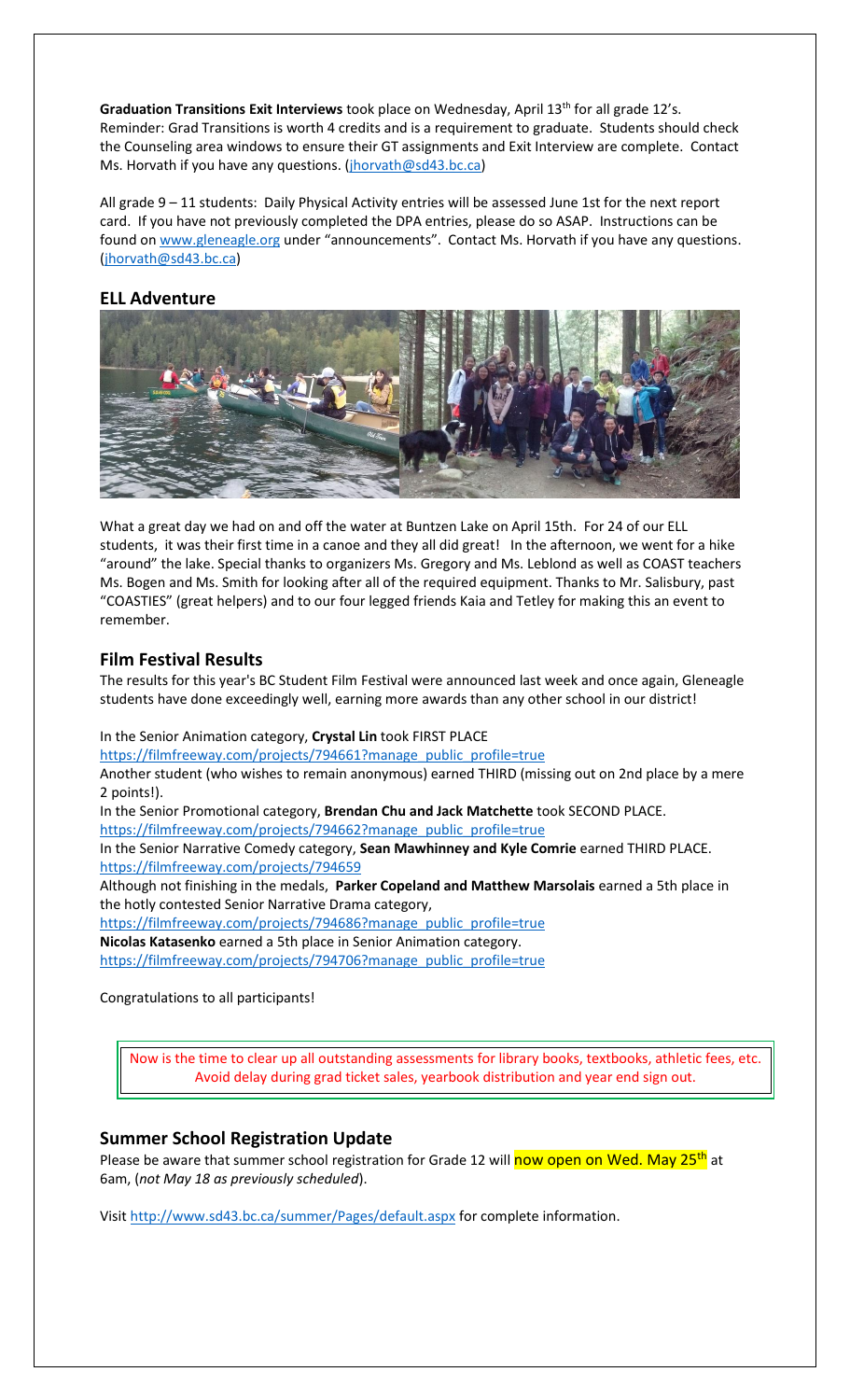### **Leadership 12**



This past Friday May  $6<sup>th</sup>$ , Leadership 12 students hosted the 3<sup>rd</sup> annual Talk to Me event focused on creating dialogue and support around Mental Health and Mood Disorders. The event was a huge success and left a lasting impact on those in attendance. It featured a wide range of speakers who shared their stories and strategies. The students involved in planning and executing this event are very proud of their efforts.

#### **PAC News**

Mark your calendars and come out to the final PAC Meeting of the year on May 18, 2016 at 7pm in the School Library.

#### Did you know?

- Every Gleneagle parent/guardian is a member of the PAC and can attend these monthly meetings (held just 6 times a year) to learn more about what's going on at the school from the school administration, what is happening in our School District & news from the District PAC.

- This year the Gleneagle PAC received a Community Gaming Grant of over \$25,000 and the decision on where to spend these funds is made at the PAC meetings based on requests from the school. - In order to receive the Community Gaming Grant each year, the PAC must have an active group of

parents, including an executive, and we need your help to continue and stay active.

- These funds benefit students in all parts of the school in some way, and each year we look at the needs of different clubs/programs to ensure all get opportunity for funding. For example, some of the items funded by the PAC Community Gaming Grant recently include funds towards After Grad expenses, funding to Athletics for various team jerseys and equipment, funds for various equipment to support musical theatre and other performances by our students, funds for Physics Club for

competitions/supplies, Jumpstart field trips, Leadership t-shirts, Outdoor Club equipment, Multicultural and other school clubs, and the purchase of a baritone saxophone and transportation and entry fees for music festivals for the Music program.

- We'd love to see you at our next PAC meeting on May 18th, 2016 at 7pm. We're a friendly group, parents just like you, so please come out to join us and learn a bit more about what is happening at Gleneagle, too!

#### **DPAC**

The following executive positions are open (all positions being elected are for a 1 year term – except President, which is for a 2 year term):

President Vice President **Secretary** Treasurer Newsletter Editor Parent Education Coordinator Health & Safety Coordinator PAC Communications Liaison Member at Large (4 positions)

All positions are important but the executive cannot function without a Treasurer - please help us make sure this position has someone to take it on. Elections will take place at the DPAC Annual General Meeting being held on Wed. May 25 starting at 7:00pm in the Gallery Room at Winslow Centre.